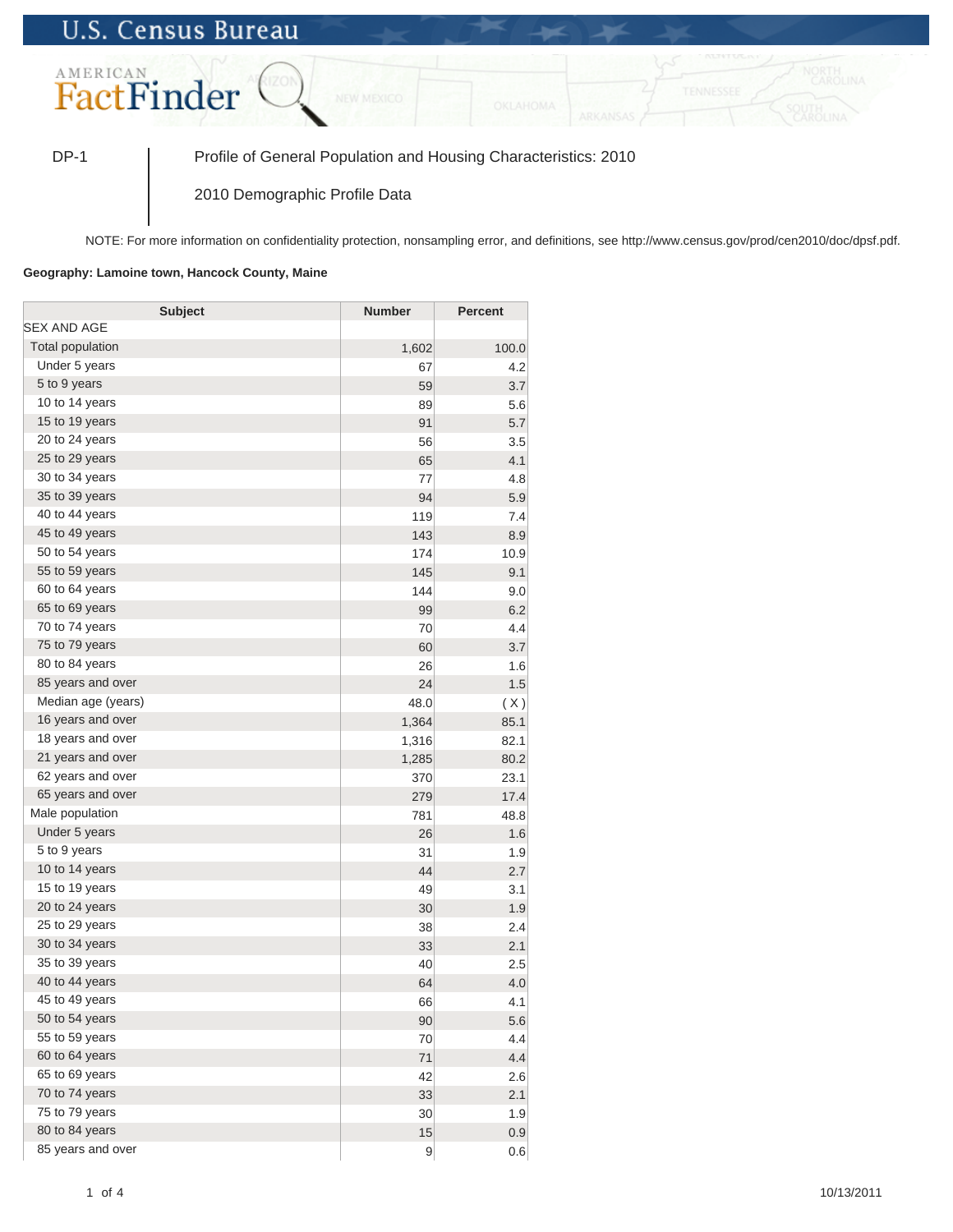| <b>Subject</b>                                                             | <b>Number</b> | <b>Percent</b> |
|----------------------------------------------------------------------------|---------------|----------------|
| Median age (years)                                                         | 48.0          | (X)            |
| 16 years and over                                                          | 669           | 41.8           |
| 18 years and over                                                          | 644           | 40.2           |
| 21 years and over                                                          | 625           | 39.0           |
| 62 years and over                                                          | 177           | 11.0           |
| 65 years and over                                                          | 129           | 8.1            |
| Female population                                                          | 821           | 51.2           |
| Under 5 years                                                              | 41            | 2.6            |
| 5 to 9 years                                                               | 28            | 1.7            |
| 10 to 14 years                                                             | 45            | 2.8            |
| 15 to 19 years                                                             | 42            | 2.6            |
| 20 to 24 years                                                             | 26            | 1.6            |
| 25 to 29 years                                                             | 27            | 1.7            |
| 30 to 34 years                                                             | 44            | 2.7            |
| 35 to 39 years                                                             | 54            | 3.4            |
| 40 to 44 years                                                             | 55            | 3.4            |
| 45 to 49 years<br>50 to 54 years                                           | 77            | 4.8            |
| 55 to 59 years                                                             | 84            | 5.2            |
| 60 to 64 years                                                             | 75            | 4.7            |
| 65 to 69 years                                                             | 73            | 4.6            |
| 70 to 74 years                                                             | 57            | 3.6            |
| 75 to 79 years                                                             | 37            | 2.3<br>1.9     |
| 80 to 84 years                                                             | 30<br>11      | 0.7            |
| 85 years and over                                                          | 15            | 0.9            |
| Median age (years)                                                         | 47.9          |                |
| 16 years and over                                                          | 695           | (X)<br>43.4    |
| 18 years and over                                                          | 672           | 41.9           |
| 21 years and over                                                          | 660           | 41.2           |
| 62 years and over                                                          | 193           | 12.0           |
| 65 years and over                                                          | 150           | 9.4            |
| <b>RACE</b>                                                                |               |                |
| <b>Total population</b>                                                    | 1,602         | 100.0          |
| One Race                                                                   | 1,589         | 99.2           |
| White                                                                      | 1,570         | 98.0           |
| <b>Black or African American</b>                                           | 8             | 0.5            |
| American Indian and Alaska Native                                          | 2             | 0.1            |
| Asian                                                                      | 8             | 0.5            |
| Asian Indian                                                               | 0             | 0.0            |
| Chinese                                                                    | 1             | 0.1            |
| Filipino                                                                   | 1             | 0.1            |
| Japanese                                                                   | 0             | 0.0            |
| Korean                                                                     | 2             | 0.1            |
| Vietnamese                                                                 | 0             | 0.0            |
| Other Asian [1]                                                            | 4             | 0.2            |
| Native Hawaiian and Other Pacific Islander                                 | 0             | 0.0            |
| Native Hawaiian                                                            | 0             | 0.0            |
| Guamanian or Chamorro                                                      | 0             | 0.0            |
| Samoan                                                                     | 0             | 0.0            |
| Other Pacific Islander [2]                                                 | 0             | 0.0            |
| Some Other Race                                                            | 1             | 0.1            |
| Two or More Races                                                          | 13            | 0.8            |
| White; American Indian and Alaska Native [3]                               | 3             | 0.2            |
| White; Asian [3]                                                           | 4             | 0.2            |
| White; Black or African American [3]                                       | 4             | 0.2            |
| White; Some Other Race [3]                                                 | 0             | 0.0            |
| Race alone or in combination with one or more other<br>races: [4]<br>White | 1,582         | 98.8           |
| <b>Black or African American</b>                                           | 14            | 0.9            |
| American Indian and Alaska Native                                          | 6             | 0.4            |
|                                                                            |               |                |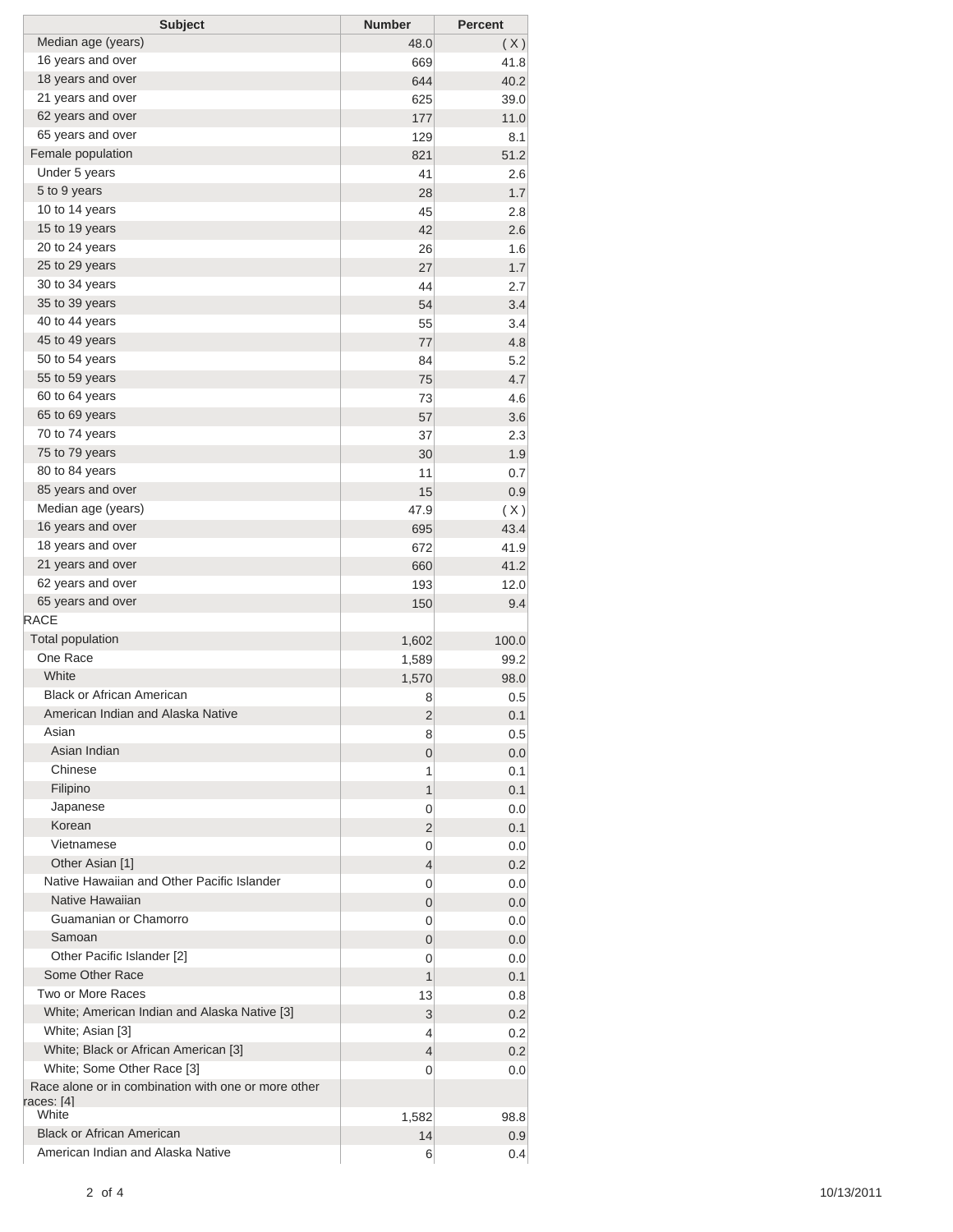| <b>Subject</b>                                   | <b>Number</b>       | <b>Percent</b> |
|--------------------------------------------------|---------------------|----------------|
| Asian                                            | 12                  | 0.7            |
| Native Hawaiian and Other Pacific Islander       | 1                   | 0.1            |
| Some Other Race                                  | 1                   | 0.1            |
| HISPANIC OR LATINO                               |                     |                |
| <b>Total population</b>                          | 1,602               | 100.0          |
| Hispanic or Latino (of any race)<br>Mexican      | 11                  | 0.7            |
| Puerto Rican                                     | 1                   | 0.1            |
| Cuban                                            | 5<br>$\overline{0}$ | 0.3<br>0.0     |
| Other Hispanic or Latino [5]                     | 5                   | 0.3            |
| Not Hispanic or Latino                           | 1,591               | 99.3           |
| HISPANIC OR LATINO AND RACE                      |                     |                |
| <b>Total population</b>                          | 1,602               | 100.0          |
| Hispanic or Latino                               | 11                  | 0.7            |
| White alone                                      | 10                  | 0.6            |
| Black or African American alone                  | 0                   | 0.0            |
| American Indian and Alaska Native alone          | 0                   | 0.0            |
| Asian alone                                      | 0                   | 0.0            |
| Native Hawaiian and Other Pacific Islander alone | $\overline{0}$      | 0.0            |
| Some Other Race alone                            | 0                   | 0.0            |
| Two or More Races                                | 1                   | 0.1            |
| Not Hispanic or Latino                           | 1,591               | 99.3           |
| White alone<br>Black or African American alone   | 1,560               | 97.4           |
| American Indian and Alaska Native alone          | 8                   | 0.5            |
| Asian alone                                      | 2                   | 0.1            |
| Native Hawaiian and Other Pacific Islander alone | 8<br>$\overline{0}$ | 0.5<br>0.0     |
| Some Other Race alone                            | 1                   | 0.1            |
| Two or More Races                                | 12                  | 0.7            |
| <b>RELATIONSHIP</b>                              |                     |                |
| Total population                                 | 1,602               | 100.0          |
| In households                                    | 1,602               | 100.0          |
| Householder                                      | 712                 | 44.4           |
| Spouse [6]                                       | 385                 | 24.0           |
| Child                                            | 347                 | 21.7           |
| Own child under 18 years                         | 265                 | 16.5           |
| Other relatives                                  | 43                  | 2.7            |
| Under 18 years                                   | 17                  | 1.1            |
| 65 years and over                                | 13                  | 0.8            |
| <b>Nonrelatives</b>                              | 115                 | 7.2            |
| Under 18 years                                   | 4                   | 0.2            |
| 65 years and over                                | 15                  | 0.9            |
| Unmarried partner                                | 86                  | 5.4            |
| In group quarters                                | 0                   | 0.0            |
| Institutionalized population<br>Male             | 0                   | 0.0            |
| Female                                           | 0                   | 0.0            |
| Noninstitutionalized population                  | 0                   | 0.0            |
| Male                                             | 0                   | 0.0<br>0.0     |
| Female                                           | 0<br>0              | 0.0            |
| HOUSEHOLDS BY TYPE                               |                     |                |
| <b>Total households</b>                          | 712                 | 100.0          |
| Family households (families) [7]                 | 460                 | 64.6           |
| With own children under 18 years                 | 162                 | 22.8           |
| Husband-wife family                              | 385                 | 54.1           |
| With own children under 18 years                 | 112                 | 15.7           |
| Male householder, no wife present                | 30                  | 4.2            |
| With own children under 18 years                 | 24                  | 3.4            |
| Female householder, no husband present           | 45                  | 6.3            |
| With own children under 18 years                 | 26                  | 3.7            |